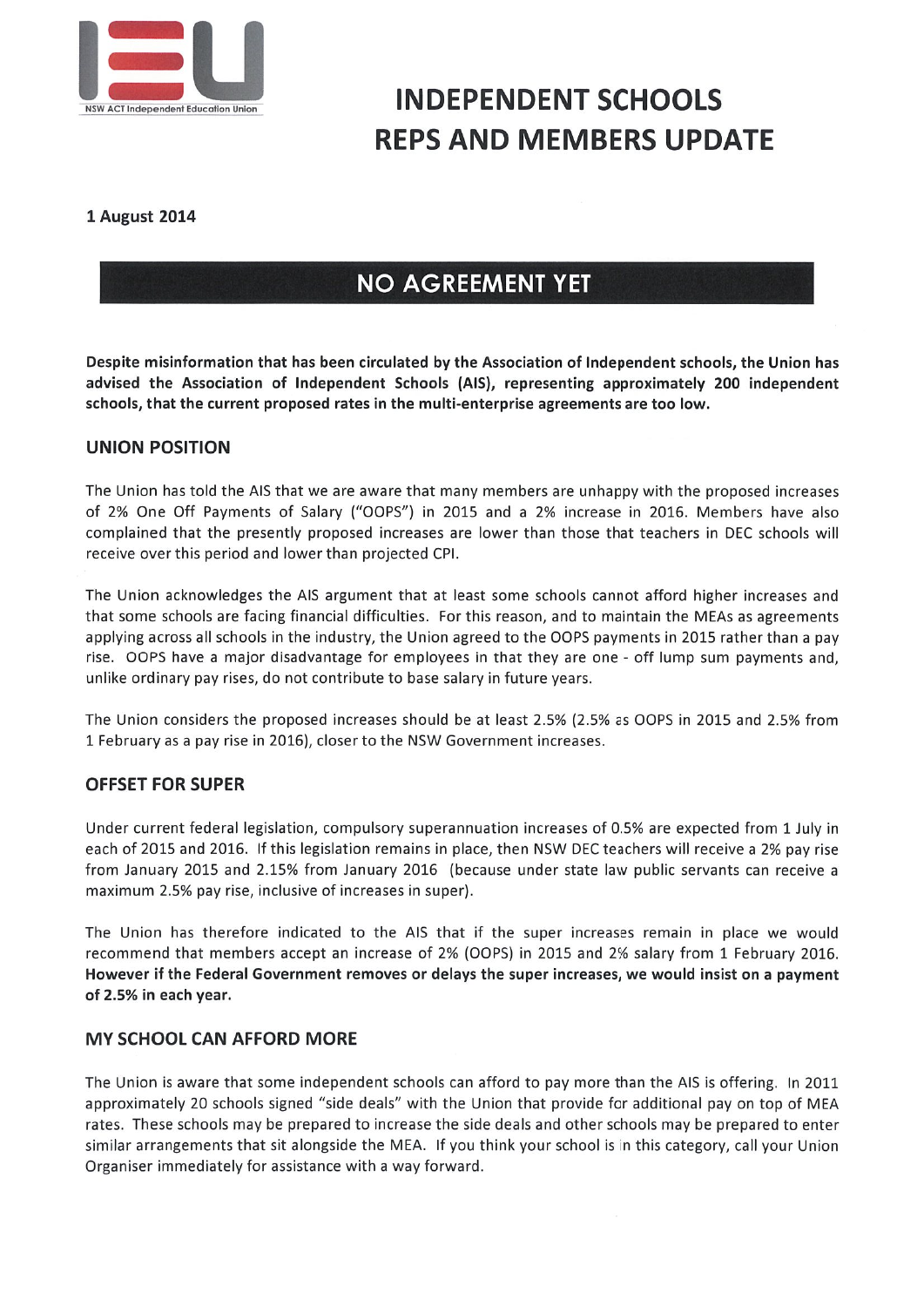#### AIS EXAGGERATES PAY LEVELS

The Union does not accept the AIS argument that AIS enterprise agreements currently provide for rates 8% and 10% above rates in government schools. It is a question of comparing apples with apples.

The application process for Band 3 in the Standards Teachers Agreement is onerous and some members do not apply at all, or do not apply when they first become eligible, because of the workload requirements. The effort required to apply can affect classroom teaching and performance of other leadership roles within the school as well as family responsibilities.

The Band 3 rate cannot simply be compared with the top incremental step (Step 13) in the DEC pay scale that is reached by automatic incremental progression. To a lesser extent, in the AIS Incremental Model Teachers Enterprise Agreement, the top step is Senior Teacher 1 and only available on application - not all teachers on Step 13 in AIS schools know they are eligible or choose to apply for Senior Teacher I. The AIS Step 13 rate is only 2% above the corresponding DEC Step 13 rate.

In our view, the constant references by the AIS to the Band 3 rate being 10% above the DEC rate and Senior Teacher I being 8% above the DEC rate are not valid comparisons,

#### **ACT TEACHERS**

The AIS proposal for ACT teachers is not yet finalised,

The Union will advise members in ACT independent schools of any developments.

#### SUPPORT AND OPERATIONAL STAFF

The AIS has offered support and operational staff pay rises of 2% per annum from the first pay period on or after 1 February in 2015 and 2016. The Union has claimed 2.5% each year with the proviso that if super increases by 0.5%, the pay rise will be 2% per annum. Unlike the Oops payments for teachers, both increases will be recurrent in that they contribute to the base salary for future increases.

#### WHAT SHOULD MEMBERS DO?

The Union is calling for members to meet in the next fortnight to discuss the pay claim with Union members and non-members. It is crucial that these are large and well-attended meetings.

Members need to let their principals know pay issues are important. Union officers are available to attend meetings to discuss with members strategies to achieve the best possible outcome.

Please see attached meeting notice for the Union Noticeboard.